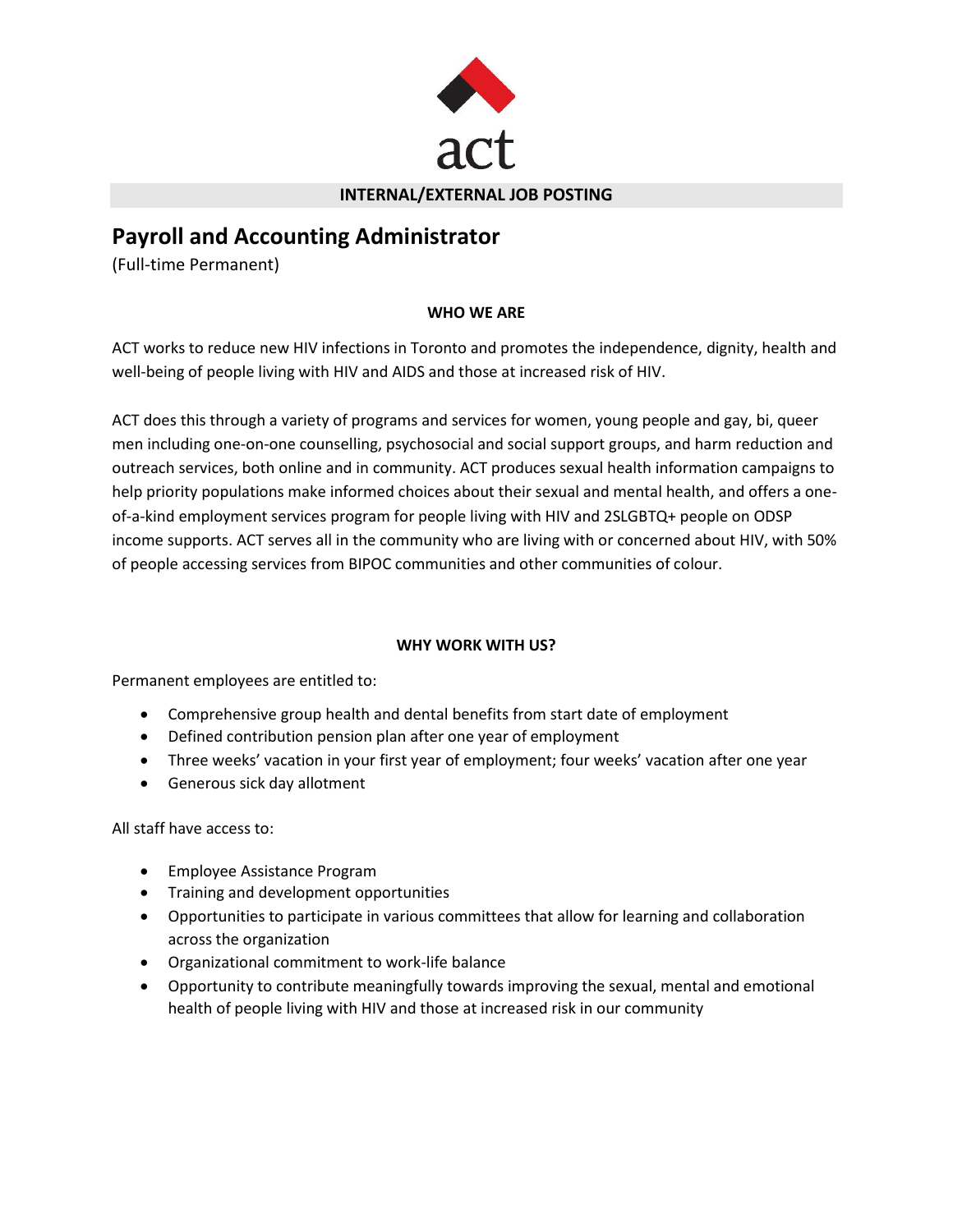# **ABOUT THE OPPORTUNITY**

We are currently looking for a full-time **Payroll and Accounting Administrator** to join our team!

#### JOB SUMMARY

Status: Permanent Full-time Salary: \$60,000 Non-Union

Reporting to the Director of Finance, the Payroll and Accounting Administrator provides accounting services and payroll administration to the organization. They perform financial duties including bank reconciliations, accounts receivable and accounts payable. They also assist the Director of Finance with the preparation of monthly reports and the annual audit.

# RESPONSIBILITIES

#### **Payroll and Benefits Administration**

- Processes and verifies semi-monthly payroll through Ceridian/Power Pay.
- Works closely with the Manager of Human Resources to ensure all payroll changes are captured each pay period
- Prepares and processes journal entries for payroll and benefits.
- Reconciles group benefits and the employee pension monthly.
- Maintains employee payroll files.
- Remits all Payroll and Benefits on monthly basis, including union dues.
- Prepares and files government reconciliations reports, such as EHT and WSIB on an annual basis.
- Processes and verifies annual T4 and T4 summaries.
- Prepares and provides pension reports to FSCO as required.
- Maintains Softworks timesheets and hardcopies of employee timesheets.
- Prepares and enters the salary budget during the annual budget process.

#### **General Accounting**

- Completes Bank Reconciliations.
- Maintains the Agency's Petty Cash.
- Reconciles all sub-leger balances to the GL on a monthly basis.
- Assists in the set-up of internal controls and the operation of the finance room at major ACT fundraising events.
- Assists in preparing for the audit and supplying information as requested.
- Assists the Director of Finance in the preparation of financial reports for funders and management.
- Prepares all AR invoices, including those for programs and rent of space, and enters all cash receipts, which will include cheques, credit cards and EFTs.
- Liaises with the Donor Relations Coordinator.
- Processes all AP invoices and prepares cheques and EFTs for payment.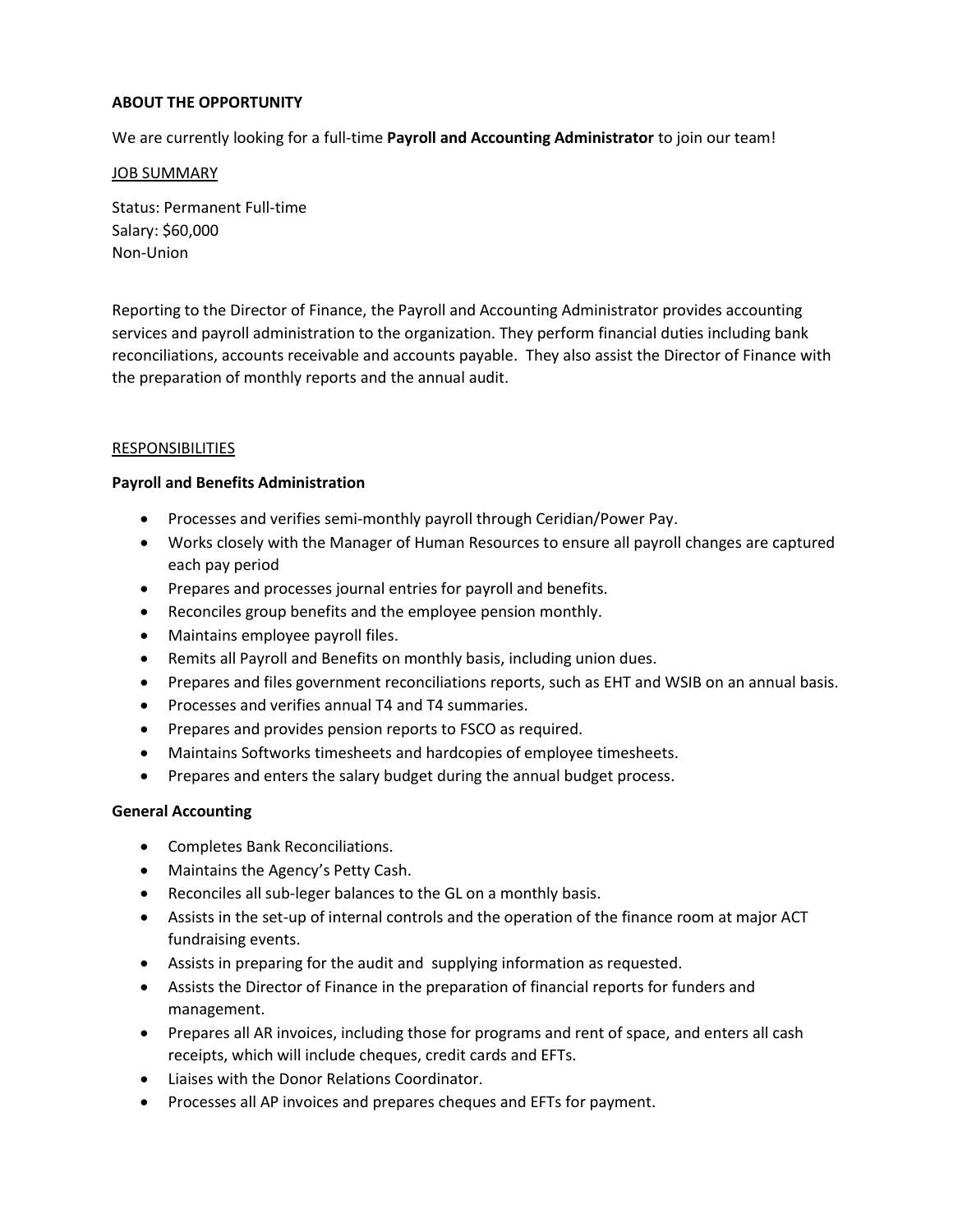- Deals with all customer and vendor inquires.
- In the absence of the Director of Finance, prepares financial statements for distribution to Directors and Managers.

# **Other / Administration**

- Assists Fund Development in setting up proper cash controls at fundraising events.
- Attends all meetings called by management when scheduled during regular working hours.
- Participates on teams and internal/external committees as requested.
- Complies with ACT policies and procedures.
- Participates in orientation of new staff on finance and accounting procedures.
- Provides back up as appropriate when team members are away.
- Performs other related duties as assigned by the Director of Finance or the Executive Director.

#### QUALIFICATIONS

- At least 5 years' experience with a high level of responsibility for accounting, payroll, financial analysis, and reporting.
- At least 5 years' experience administering payroll in a non-union and unionized workplace.
- Experience in administering pension and benefit plans is an asset.
- Post-secondary education in a recognized accounting/finance program working towards completion of a CPA designation is required.
- Enrolment in the National Payroll Institute and completion of the Payroll Compliance Practitioner level would be an asset.
- Expert knowledge of Ceridian and MS Great Plains Dynamics is required.
- Expert knowledge of payroll applications, issues and relevant legislation and demonstrated knowledge and experience in payroll and benefits administration.
- Advanced skills in Excel to prepare analytical reports and budgets.
- Knowledge of GAAP and CRA regulations as they relate to non-profit charities and fundraising activities.
- Conversant on federal and provincial tax laws with respect to HST.
- Experience in a charitable organization is essential.
- Attention to detail with ability to organize, set priorities and manage multiple priorities.
- Excellent written and verbal communication skills.
- Committed to ongoing professional development.
- Excellent customer service skills with both internal staff and external stakeholders and/or contacts.
- People-orientated team player with a friendly and professional attitude.
- Meticulous with strong analytical skills for problem solving and identifying business process improvements.
- Understanding of issues related to HIV/AIDS a definite asset.